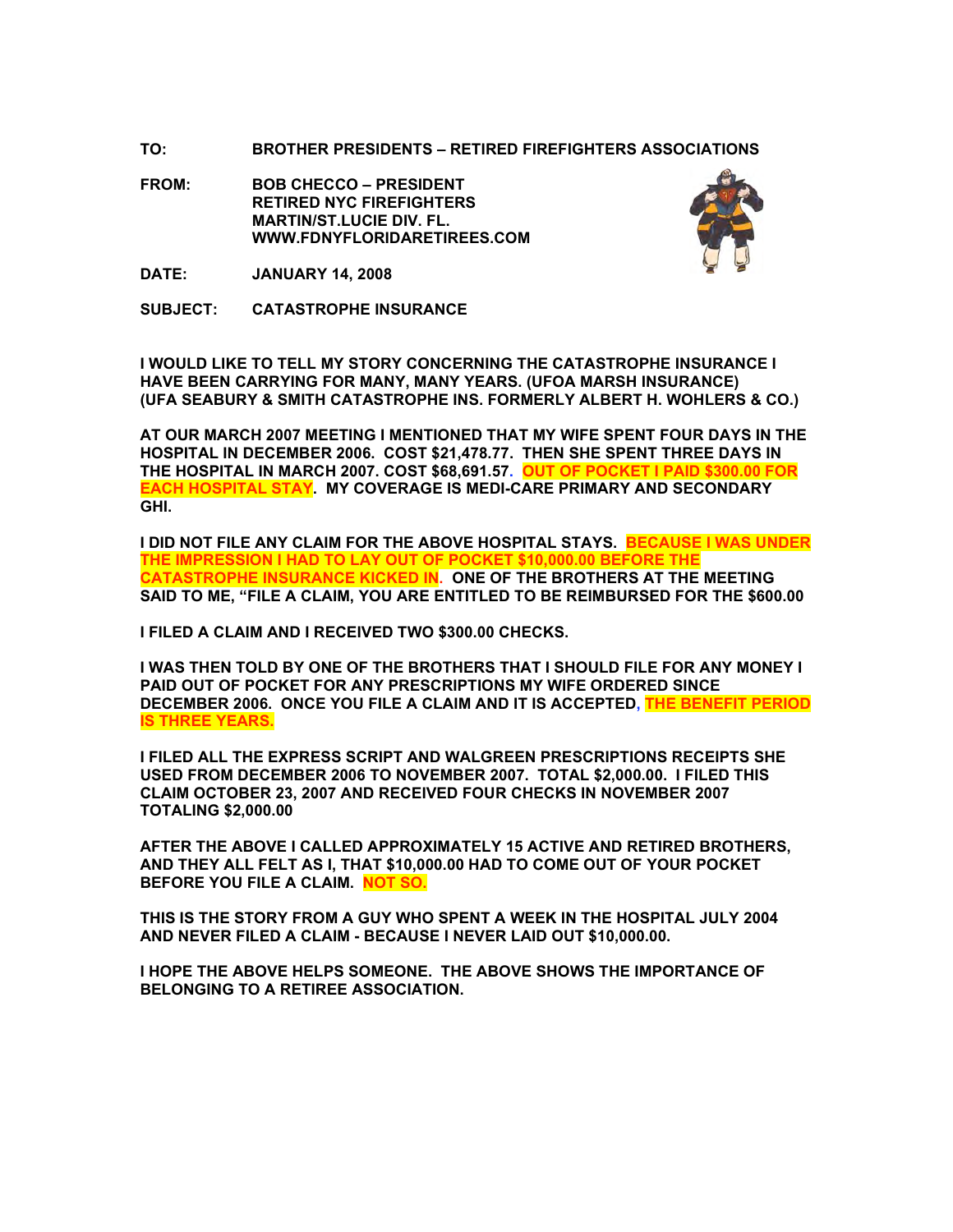

MARSH Affinity Group Services a service of Seabury & Smith

Are you thinking about filing a Catastrophe Major Medical claim?

If you are, please take a few moments to review this letter and the enclosed material.

Filing a claim under your UFOA Catastrophe Major Medical plan:

# Step 1

Ask your health care provider for a fully itemized bill. An itemized bill contains:

- The patient's name:
- $\bullet$  The date(s) of service;
- A description of the services, prescriptions or supplies
- Appropriate medical or drug coding (CPT/HCPCS/Revenue codes or NDC #)
- The fee for each service, prescription or supply;
- The diagnosis or ICD-9 code; and
- The name, address, telephone number, professional status and Federal Tax Identification number of the health care provider.

# Step 2

Submit your itemized bills directly to all of your basic medical insurance carriers. Your health care provider may file your claim for you. Please check with them.

Be sure to keep copies of all the itemized bills for your records.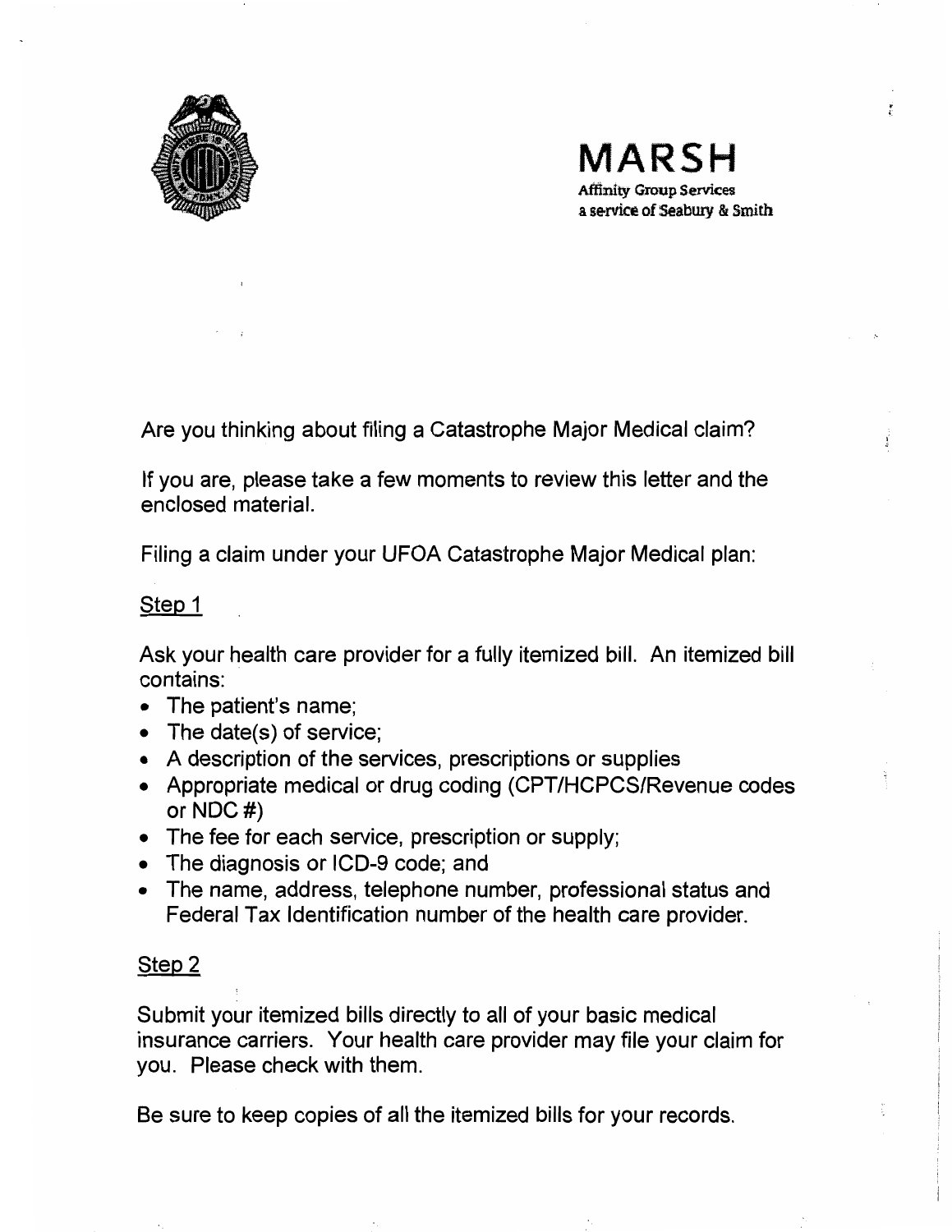# Step 3

Once you have received the corresponding EOB's from all your other insurance carriers along with any appeal determinations, fully complete the 'front and back of the enclosed UFOA Catastrophe Major Medical claim form.

Attach copies of the itemized bills you wish to submit for consideration under the UFOA Catastrophe Major Medical plan and copies of all corresponding EOB's from your basic medical insurance plans.

Keep copies of all information submitted to this plan for your records.

Mail to: United States Life Ins. Co. ! PO Box 1581, MSN 2E Neptune, NJ 07754-1581

All charges submitted will be considered in accordance with the provisions of the plan. Submitted charges cannot be withdrawn.

If additional information is needed to make a determination regarding your claim, every effort will be made to obtain that information directly from your health care providers, while keeping you jnformed.

If you have any questions, please feel free to call our Customer Service Department toll-free at 1-888-895-1095 option # 1 .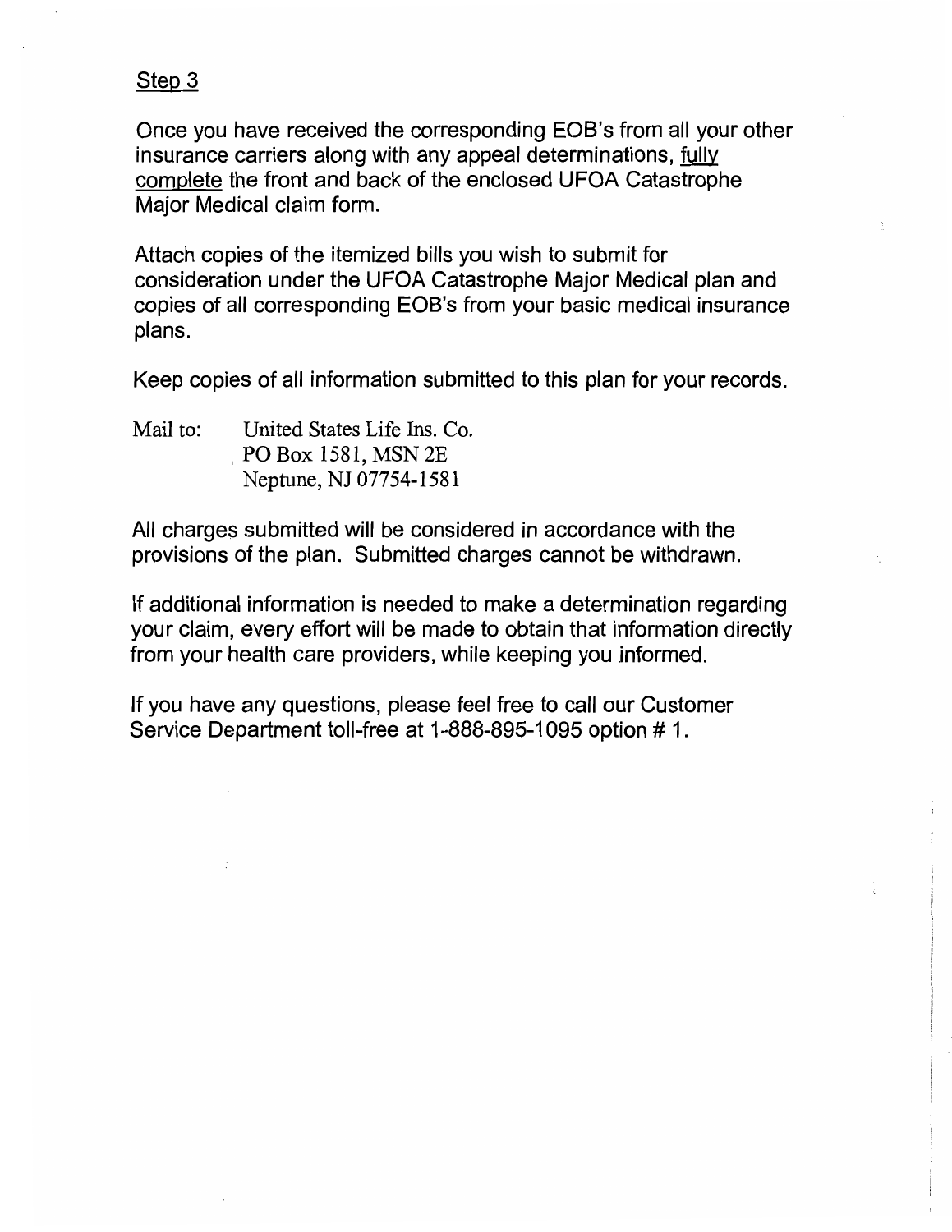

United States Life Ins Co P O Box 1581, MSN 2E Neptune, NJ 07754-1581



The United States Life Insurance Company in the City of New York A member company of American International Group, Inc.

1-888-895-1095

| Name of Insured (first, middle initial, last) (Please Print)                                                                                                                                                                                                                                          |                                                                                                                                                                                                                                | <b>Social Security Number</b>                                      |                                                                                 | <b>Policy Number</b><br>E-199,141 |                                                                                                                                                                                                                                      |
|-------------------------------------------------------------------------------------------------------------------------------------------------------------------------------------------------------------------------------------------------------------------------------------------------------|--------------------------------------------------------------------------------------------------------------------------------------------------------------------------------------------------------------------------------|--------------------------------------------------------------------|---------------------------------------------------------------------------------|-----------------------------------|--------------------------------------------------------------------------------------------------------------------------------------------------------------------------------------------------------------------------------------|
| Insured's Address, Street & No.                                                                                                                                                                                                                                                                       |                                                                                                                                                                                                                                | City                                                               | <b>State</b>                                                                    | Zip                               |                                                                                                                                                                                                                                      |
| Phone No.                                                                                                                                                                                                                                                                                             | Date of Birth                                                                                                                                                                                                                  | Male<br>o<br>Female $\square$                                      | <b>Employed At</b>                                                              | Occupation                        |                                                                                                                                                                                                                                      |
| Single D Divorced D Other D<br>Married D Widowed D                                                                                                                                                                                                                                                    | If Married, Spouse's Name                                                                                                                                                                                                      |                                                                    |                                                                                 |                                   | Spouse's Date of Birth                                                                                                                                                                                                               |
| Patient's Name for whom claim is being made (first, middle initial, last)                                                                                                                                                                                                                             |                                                                                                                                                                                                                                | Patient's Relationship to Insured                                  |                                                                                 | α<br>Single<br>Married<br>O       |                                                                                                                                                                                                                                      |
| Patient's Address, Street & No.                                                                                                                                                                                                                                                                       |                                                                                                                                                                                                                                |                                                                    | City                                                                            | <b>State</b>                      | Zip                                                                                                                                                                                                                                  |
| <b>Patient's Sex</b><br>Male D Female D                                                                                                                                                                                                                                                               | Patient's Date of Birth                                                                                                                                                                                                        |                                                                    | If over age 19 and attending school or college, give name and address of school |                                   |                                                                                                                                                                                                                                      |
| Nature of Sickness or Injury<br>Date first treated for this condition                                                                                                                                                                                                                                 |                                                                                                                                                                                                                                | If related to an injury, how, when and where did the injury occur? |                                                                                 |                                   |                                                                                                                                                                                                                                      |
| If hospitalized, give name and address of hospital<br><b>Treating Physician's Name</b>                                                                                                                                                                                                                |                                                                                                                                                                                                                                |                                                                    |                                                                                 | Dates of confinement              |                                                                                                                                                                                                                                      |
| Treating Physician's Address, Street & No.                                                                                                                                                                                                                                                            |                                                                                                                                                                                                                                |                                                                    | City                                                                            | <b>State</b>                      | Zip                                                                                                                                                                                                                                  |
| <b>Treating Physician's Telephone Number</b>                                                                                                                                                                                                                                                          |                                                                                                                                                                                                                                |                                                                    |                                                                                 |                                   |                                                                                                                                                                                                                                      |
|                                                                                                                                                                                                                                                                                                       |                                                                                                                                                                                                                                |                                                                    |                                                                                 |                                   |                                                                                                                                                                                                                                      |
|                                                                                                                                                                                                                                                                                                       |                                                                                                                                                                                                                                |                                                                    |                                                                                 |                                   |                                                                                                                                                                                                                                      |
| Yes $\Box$ No $\Box$ Policy #                                                                                                                                                                                                                                                                         | and the second company of the second second second second second second second second second second second second second second second second second second second second second second second second second second second sec |                                                                    | GHI-<br>Yes $\Box$<br>$No$ $\Box$                                               | Policy #                          | <u> The Same School and School and School and School and School and School and School and School and School and School and School and School and School and School and School and School</u>                                         |
| Yes $\Box$<br>$No$ $\Box$                                                                                                                                                                                                                                                                             | Policy #<br><u> The American School and The American School and The American School and</u>                                                                                                                                    |                                                                    | $H.I.P. -$<br>Yes $\Box$<br>No <sub>1</sub>                                     | Policy #                          |                                                                                                                                                                                                                                      |
| No D Policy #                                                                                                                                                                                                                                                                                         | the property of the control of the control of                                                                                                                                                                                  |                                                                    | AARP-<br>Yes $\Box$<br>No $\square$                                             | Policy #                          | <u>and the state of the state of the state of the state of the state of the state of the state of the state of the state of the state of the state of the state of the state of the state of the state of the state of the state</u> |
| Yes $\Box$<br>$No$ $\Box$                                                                                                                                                                                                                                                                             | Policy #                                                                                                                                                                                                                       |                                                                    |                                                                                 |                                   |                                                                                                                                                                                                                                      |
|                                                                                                                                                                                                                                                                                                       |                                                                                                                                                                                                                                |                                                                    |                                                                                 |                                   |                                                                                                                                                                                                                                      |
|                                                                                                                                                                                                                                                                                                       | Insurance Co. Name & Address                                                                                                                                                                                                   |                                                                    |                                                                                 |                                   |                                                                                                                                                                                                                                      |
| <u> 1999 - Johann Stoff, Amerikaansk konst</u>                                                                                                                                                                                                                                                        |                                                                                                                                                                                                                                |                                                                    | Insurance Co. Name & Address <b>Co. 120 August 2016</b>                         |                                   |                                                                                                                                                                                                                                      |
| Please indicate by checking yes or no and providing the policy number if you and/or the patient have coverage under any of the following plans.<br>Medicare -<br>United -<br>BlueCross - Yes D<br>Other -<br>Please list all other coverages you and/or the patient may have.<br>Policy #<br>Policy # |                                                                                                                                                                                                                                |                                                                    |                                                                                 |                                   |                                                                                                                                                                                                                                      |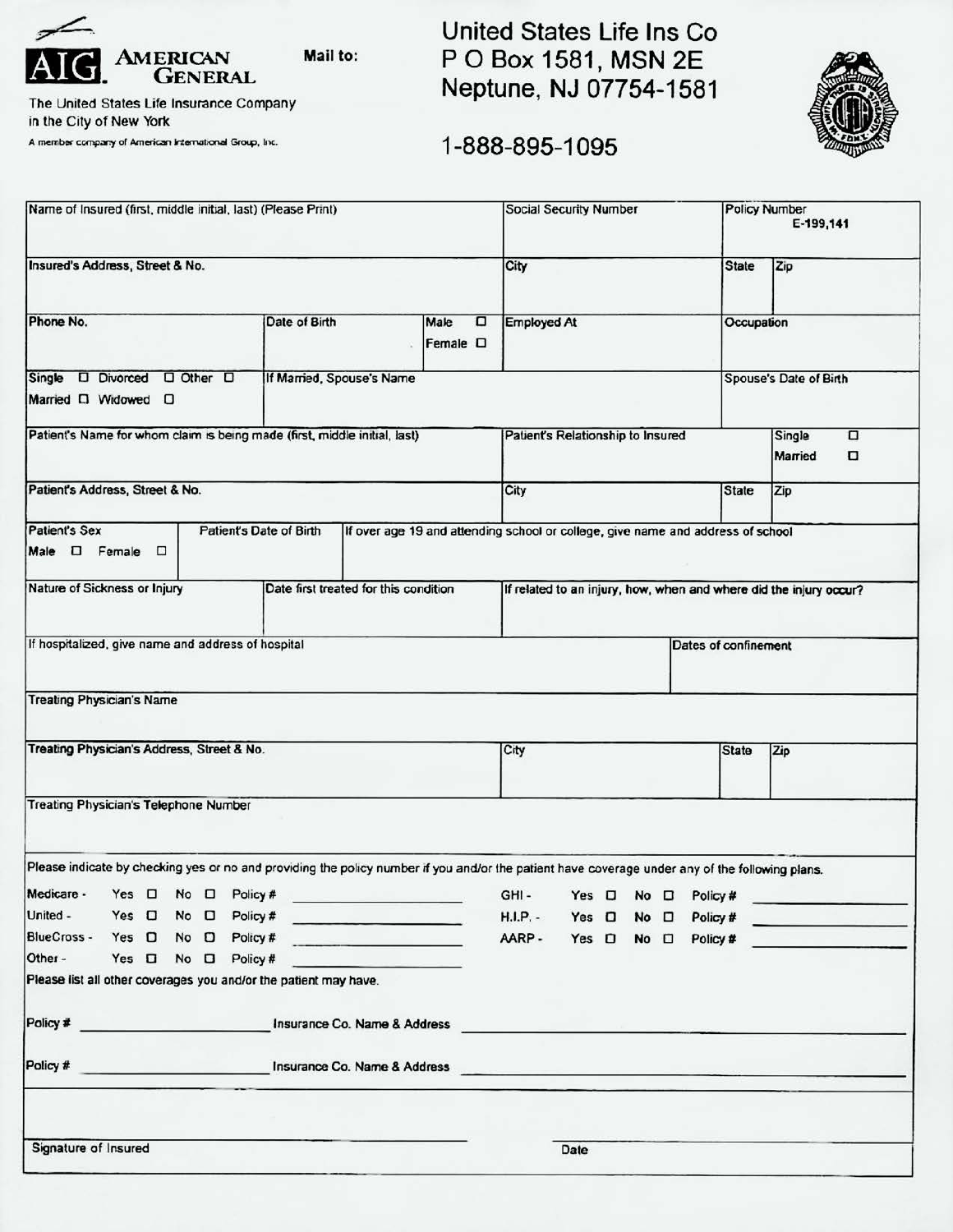

**Alexan** 

ų ۸J

#### Health Insurance Portability and Accountability Act ("HIPAA") Authorization to Obtain and Disclose Information

| Patient's Name | Date of Birth | <b>Social Security Number</b> |
|----------------|---------------|-------------------------------|
|                |               |                               |

I hereby authorize all of the people and organizations listed below to give The United States Life Insurance Company in the City of New York and the American General Life Companies LLC, (an affiliated service company), collectively the "Companies", and their authorized representatives, as well as other agents and insurance support organizations, (collectively, the "Recipient"), the following information:

any and all information relating to my health (except psychotherapy notes) and my insurance policies and claims, including, but not limited to, information relating to any medical consultations, treatments, or surgeries; hospital confinements for physical and mental conditions; use of drugs or alcohol; and communicable diseases including HIV or AIDS. ंठा

I hereby authorize each of the following entities to provide the information outlined above:

- any physician or medical practitioner;
- any hospital, clinic or other health care facility;
- any insurance or reinsurance company (including, but not limited to, the Recipient or any other AIG American General company which may have provided me with life, accident, health, and/or disability insurance coverage, or to which I may have applied for insurance coverage, but coverage was not issued);
- any consumer reporting agency or insurance support organization;
- my employer, group policy holder, or benefit plan administrator; and
- the Medical Information Bureau (MIB).

I understand that the information obtained will be used by the Recipient to:

- determine my eligibility for benefits under and/or the contestability of an insurance policy; and
- detect health care fraud or abuse or for compliance activities, which may include disclosure to MIB and participation in MIS's fraud prevention or fraud detection programs.

I hereby acknowledge that the insurance companies listed above are subject to federal privacy regulations. I understand that information released to the Recipient will be used and disclosed as described in the AIG American General Notice of Health Information Privacy Practices, but that upon disclosure to any person or organization that is not a health plan or *',i*  health care provider, the information may no longer be protected by federal privacy regulations.

I may revoke this authorization at any time, except to the extent that action has been taken in reliance on this authorization or other law allows the Recipient to contest a claim under the policy or to contest the policy itself, by sending a written request to: United States Life Ins. Co., PO Sox 1581, MSN 2E, Neptune, NJ 07754-1581. I understand that my revocation of this authorization will not affect uses and disclosure of my health information by the Recipient for purposes' of claims administration and other matters associated with my claim for benefits under insurance coverage and the administration of any such policy.

I understand that the signing of this authorization is voluntary; however, if I do not sign the authorization, the Companies may not be able to obtain the medical information necessary to consider my claim for benefits.

This authorization will be valid for 24 months or the duration of any claim for benefits under my insurance coverage, whichever is later. A copy of this authorization will be as valid as the original. I understand that I am entitled to receive a copy of this authorization.

Name Date **Date** 

Signature of Patient/Guardian/Representative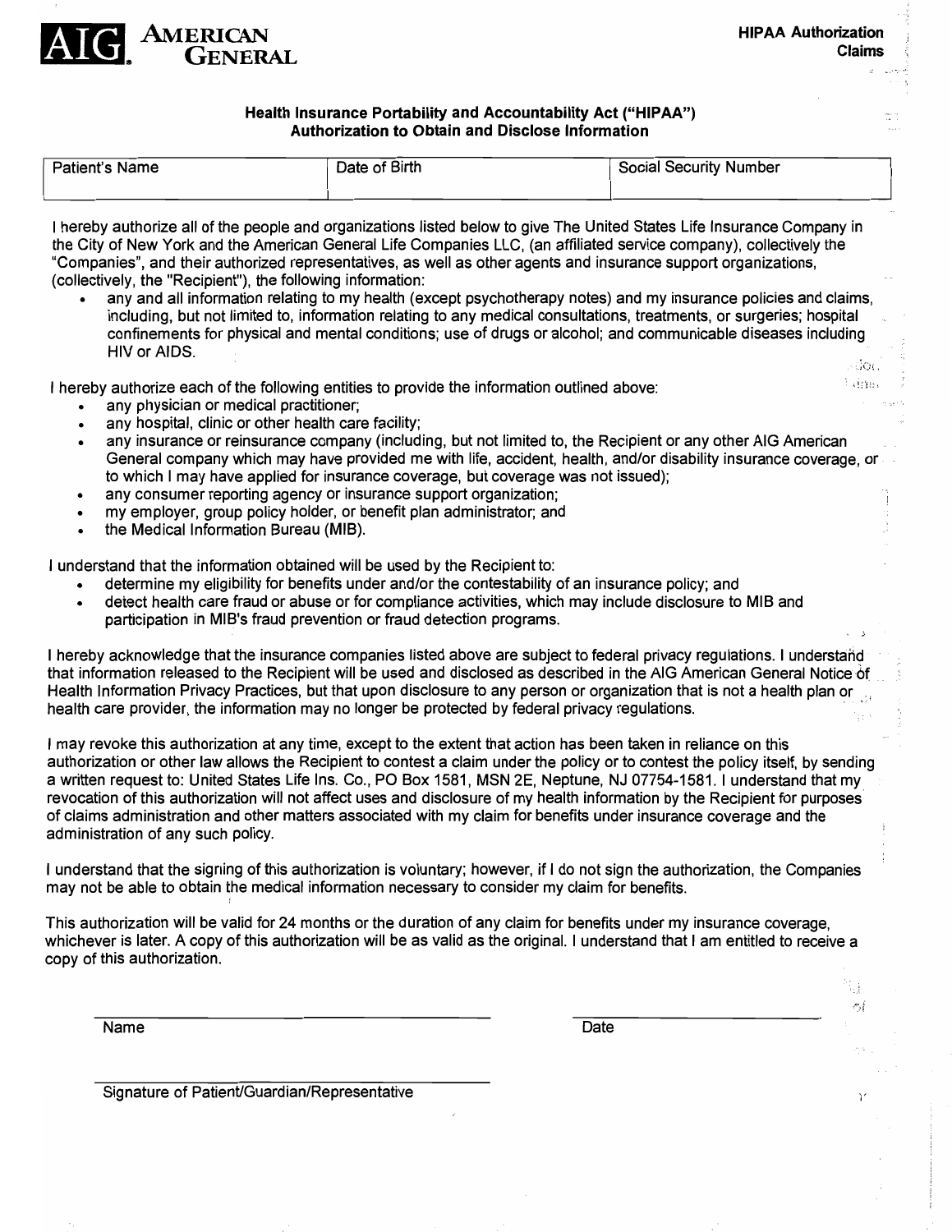

#### FOR RESIDENTS OF:

ALASKA: A person who knowingly and with intent to injure, defraud, or deceive an insurance company files a claim containing false, incomplete, or misleading information may be prosecuted under state law.

ARIZONA: For your protection Arizona law requires the following statement to appear on this form. Any person who knowingly presents a false or fraudulent claim for payment of a loss is subject to criminal and civil penalties.

ARKANSAS: Any person who knowingly presents a false or fraudulent claim for payment of a loss or benefit or knowingly presents false information in an application for insurance is guilty of a crime and may be subject to fines and confinement in prison.

CALIFORNIA: For your protection California law requires the following to appear on this form: Any person who knowingly presents false or fraudulent claim for the payment of a loss is guilty of a crime and may be subject to fines and confinement in state prison.

COLORADO: It is unlawful to knowingly provide false, incomplete, or misleading facts or information to an insurance company for the purpose of defrauding or attempting to defraud the company. Penalties may include imprisonment, fines, denial of insurance, and civil damages. Any insurance company or agent of an insurance company who knowingly provides false, incomplete, or misleading facts or information to a policyholder or claimant for the purpose of defrauding or attempting to defraud the policyholder or claimant with regard to a settlement or award payable front insurance proceeds shall be reported to the Colorado division of insurance within the department of regulatory agencies.

DELAWARE: Any person who knowingly, and with intent to injure, defraud or deceive any insurer, files a statement of claim containing any false, incomplete or misleading information is guilty of a felony.

District of Columbia: WARNING: It is a crime to provide false or misleading information to an insurer for the purpose of defrauding the insurer or any other person. Penalties include imprisonment and/or fines. In addition, an insurer may deny insurance benefits if false information materially related to a claim was provided by the applicant

FLORIDA: Any person who knowingly and with intent to injure, defraud, or deceive any insurer fIles a statement of claim or an application containing any false, incomplete, or misleading information is guilty of a felony of the third degree.

HAWAII: For your protection, Hawaii law requires you to be informed that presenting a fraudulent claim for payment of a loss or benefit is a crime punishable by fines or imprisonment, or both.  $\sim$ 

IDAHO: Any person who knowingly, and with intent to defraud or deceive any insurance company, files a statement containing any false, incomplete or misleading information is guilty of a felony.

INDIANA: A person who knowingly and with intent to defraud an insurer files a statement of claim containing any false, incomplete or misleading information commits a felony.

KENTUCKY: Any person who knowingly and with intent to defraud any insurance company or other person files a statement of claim containing any materially false information or conceals, for the purpose of misleading, information concerning any fact material thereto commits a fraudulent insurance act, which is a crime.

LOUISIANA: Any person who knowingly presents a false or fraudulent claim for payment of a loss or benefit or knowingly presents false information in an application for insurance is guilty of a crime and may be subject to fines and confinement in prison.

MAINE: It is a crime to knowingly provide false, incomplete or misleading information to an insurance company for the purpose of defrauding the company. Penalties may include imprisonment, fines or a denial of insurance benefits.

MINNESOTA: A person who files a claim with intent to defraud or helps commit a fraud against an insurer is guilty of a crime.

. ies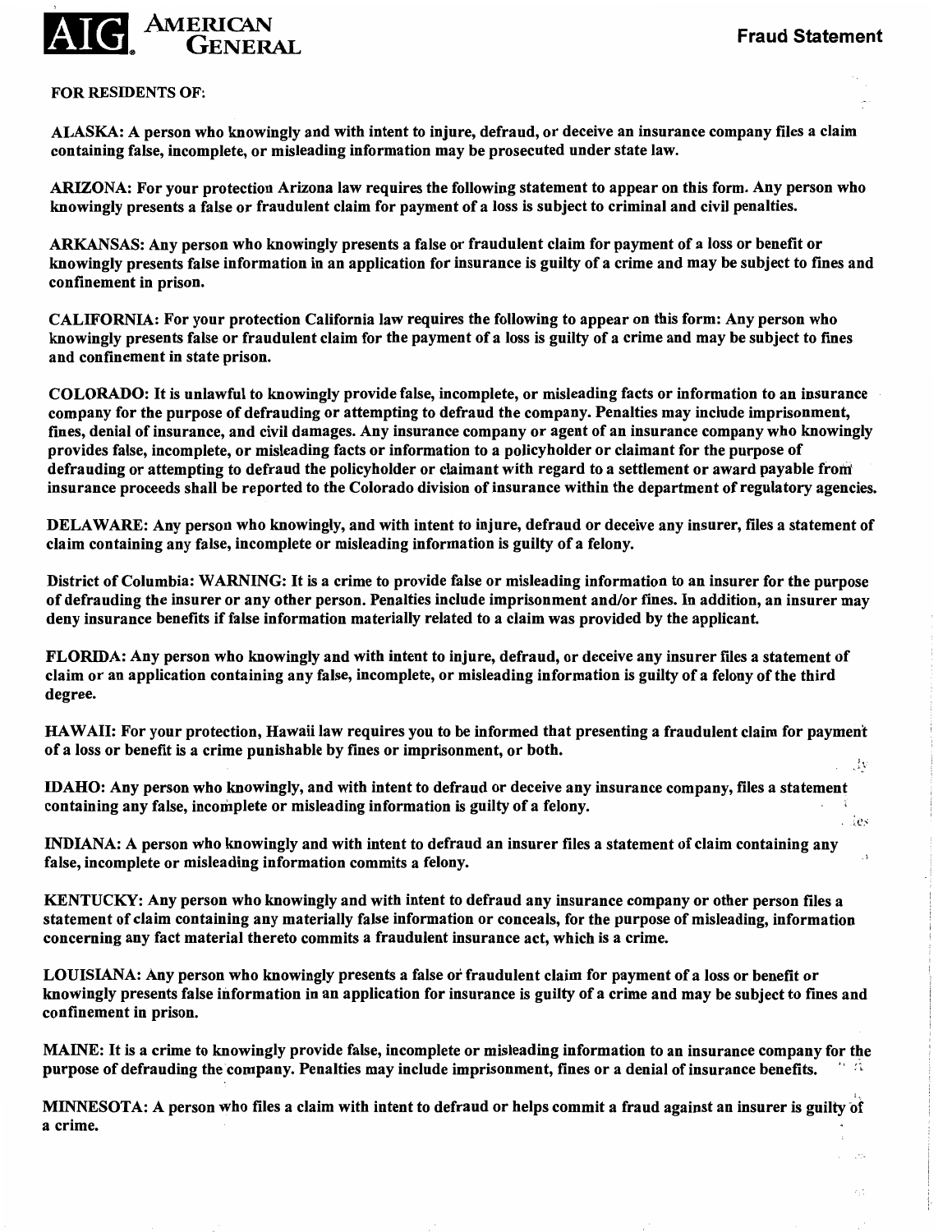NEVADA: Any person who misrepresents or falsifies essential information requested on this form may, upon conviction, be subject to a fine and imprisonment under state or federal law, or both.

NEW HAMPSHIRE: Any person who, with a purpose to injure, defraud or deceive any insurance company, files a statement of claim containing any false, incomplete or misleading information is subject to prosecution and punishment for insurance fraud, as provided in RSA 638:20.

NEW JERSEY: Any person who knowingly files a statement of claim containing any false or misleading information is subject to criminal and civil penalties. . 14

NEW MEXICO: ANY PERSON WHO KNOWINGLY PRESENTS A FALSE OR FRAUDULENT CLAIM FOR PAYMENT OF A LOSS OR BENEFIT OR KNOWINGLY PRESENTS FALSE INFORMATION IN AN APPLICATION FOR INSURANCE IS GUILTY OF A CRIME AND MAY BE SUBJECT TO CIVIL FINES AND CRIMINAL PENALTIES.

NEW YORK: Any person who knowingly and with intent to defraud any insurance company or other person files an application for insurance or statement of claim containing any materially false information, or conceals for the purpose of misleading, information concerning any fact material thereto, commits a fraudulent insurance act, which is a crime, and shall also be subject to a civil penalty not to exceed five thousand dollars and the stated value of the claim for each such violation.

OHIO: Any person who, with intent to defraud or knowing that he is facilitating a fraud against an insurer, submits an application or files a claim containing a false or deceptive statement is guilty of insurance fraud.

OKLAHOMA: WARNING: Any person who knowingly, and with intent to injure, defraud or deceive any insurer, makes any claim for the proceeds of an insurance policy containing any false, incomplete or misleading information is  $\mathbf{S}$ guilty of a felony.  $\cdots$ 

OREGON: Any person who knowingly and with intent to defraud or solicit another to defraud an insurer: (1) by submitting an application, or (2) by filing a claim containing a false statement as to any material fact, may be violating state law.

PENNSYLVANIA: Any person who knowingly and with intent to defraud any insurance company or other person files an application for insurance or statement of claim containing any materially false information or conceals for the purpose of misleading, information concerning any fact material thereto commits a fraudulent insurance act, which is a crime and subjects such person to criminal and civil penalties.

TENNESSEE: It is a crime to knowingly provide false, incomplete or misleading information to an insurance company for the purpose of defrauding the company. Penalties include imprisonment, fines and denial of insurance benefits.

TEXAS: Any person who knowingly presents a false or fraudulent claim for the payment of a loss is guilty of a crime and may be subject to fines and confinement in state prison.

VIRGINIA: It is a crime to knowingly provide false, incomplete or misleading information to an insurance company for the purpose of defrauding the company. Penalties include imprisonment, fines and denial of insurance benefits.

WASHINGTON: It is a crime to knowingly provide false, incomplete or misleading information to an insurance company for the purpose of defrauding the company. Penalties include imprisonment, fines, and denial of insurance  $\mathbb{S}$ benefits.

WEST VIRGINIA: Any person who knowingly presents a false or fraudulent claim for payment of a loss or benefit or' knowingly presents false information in an application for insurance is guilty of a crime and may be subject to fines and confinement in prison.

#### FOR RESIDENTS OF ALL OTHER STATES NOT LISTED ABOVE:

Warning: Any person who knowingly and with intent to defraud any insurance company or other person files an application for insurance or statement of claim, containing any materially false information, or conceals for the purpose of misleading, information concerning any facts materially thereto, commits a fraudulent insurance act, which may be a crime and subject such person to criminal and civil penalties.

 $\ddot{\phantom{1}}$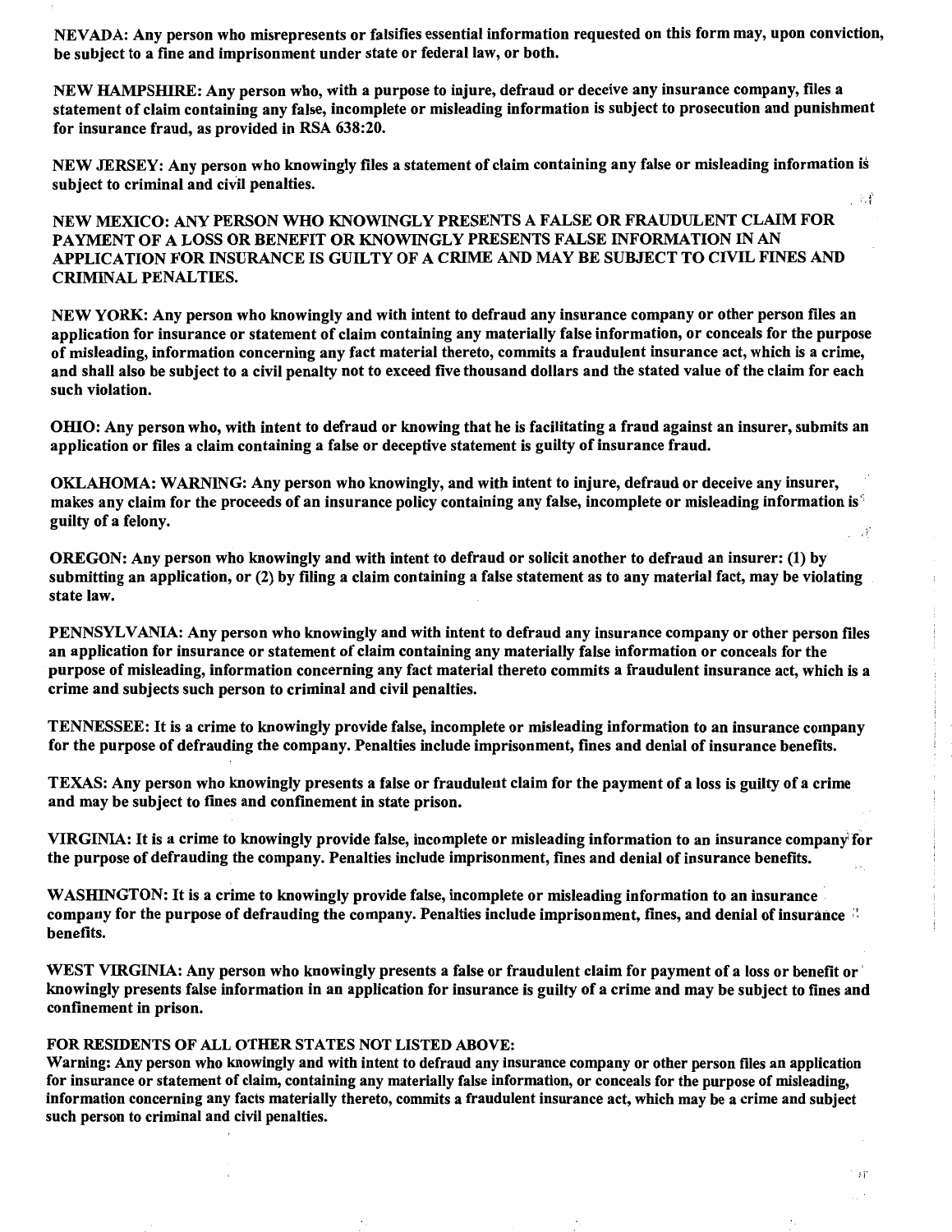# GLOSSARY

These are some key terms you may hear or see during the processing of your claim. Please keep this list handy in case you need to refer to it. Please note, however, it is not a legal document. Your UFOA Catastrophe Major Medical provisions are found in your certificate.

# ALLOWABLE CHARGE/APPROVED AMOUNT

Medical expenses listed as eligible in the certificate, which the patient actually incurred and is legally obligated to pay.

When a medical provider gives a discount or agrees to accept the base plan allowance as payment in full, the provider is agreeing to reduce their charges, and the balance of their original charge is written off. Since you are not legally obligated to pay the amount written off by the provider, that amount cannot be applied toward your deductible. Claims involving Medicare, HMO's, PPO's, pharmacy discounts, and prompt payment discounts are examples of such situations.

## BENEFIT PERIOD

Your benefit period begins on the date your first eligible expense is incurred toward the deductible, and will end upon whichever comes sooner: the completion of three years from the day the first eligible expense toward the deductible was incurred; or when \$2,000,000 has been paid; or the end of twelve consecutive months during which no charge was incurred for injury or sickness; or if after 24 consecutive months from the date your first eligible expense was incurred, 90 consecutive days pass without at least \$150 of eligible expenses being incurred.

# CONY ALESCENT/CUSTODIAL CARE

Convalescent Home is a licensed institution that maintains a daily record on the condition of and the services rendered to each patient, and has on its premises: organized facilities to care for and treat its patients, a staff of physicians to supervise such care and treatment, and a registered nurse on duty at all times.

Custodial Care Facility means a licensed facility that provides care made up of services and supplies needed by an insured person to assist him or her in the activities of daily living. Such facility must maintain a daily record on the condition of  $\mathbb{R}^d$ and services to each patient.

A copy ofthe facility license will be required to determine ifthe facility qualifies under the policy.

#### EXPLANATION OF BENEFITS

An explanation of benefits, also known as an EOB, is a statement of payment or denial from your health insurer, providing a detailed description of how benefits were provided under their plan for a claim filed with them. This explanation usually includes the amount paid, the benefits available, reasons for denying payment, and any applicable appeal process.

#### ITEMIZED BILL

An itemized bill provides a breakdown of the health care provider's fee and contains:

- The patient's name:
- The date(s) services were rendered;
- A description of the services rendered, the CPT/Revenue code(s) for each service, and the fee for each service:
- The diagnosis or ICD-9 code; and
- The name, address, telephone number, professional status, and Federal Tax Identification number of the health<sup>1</sup> care provider.